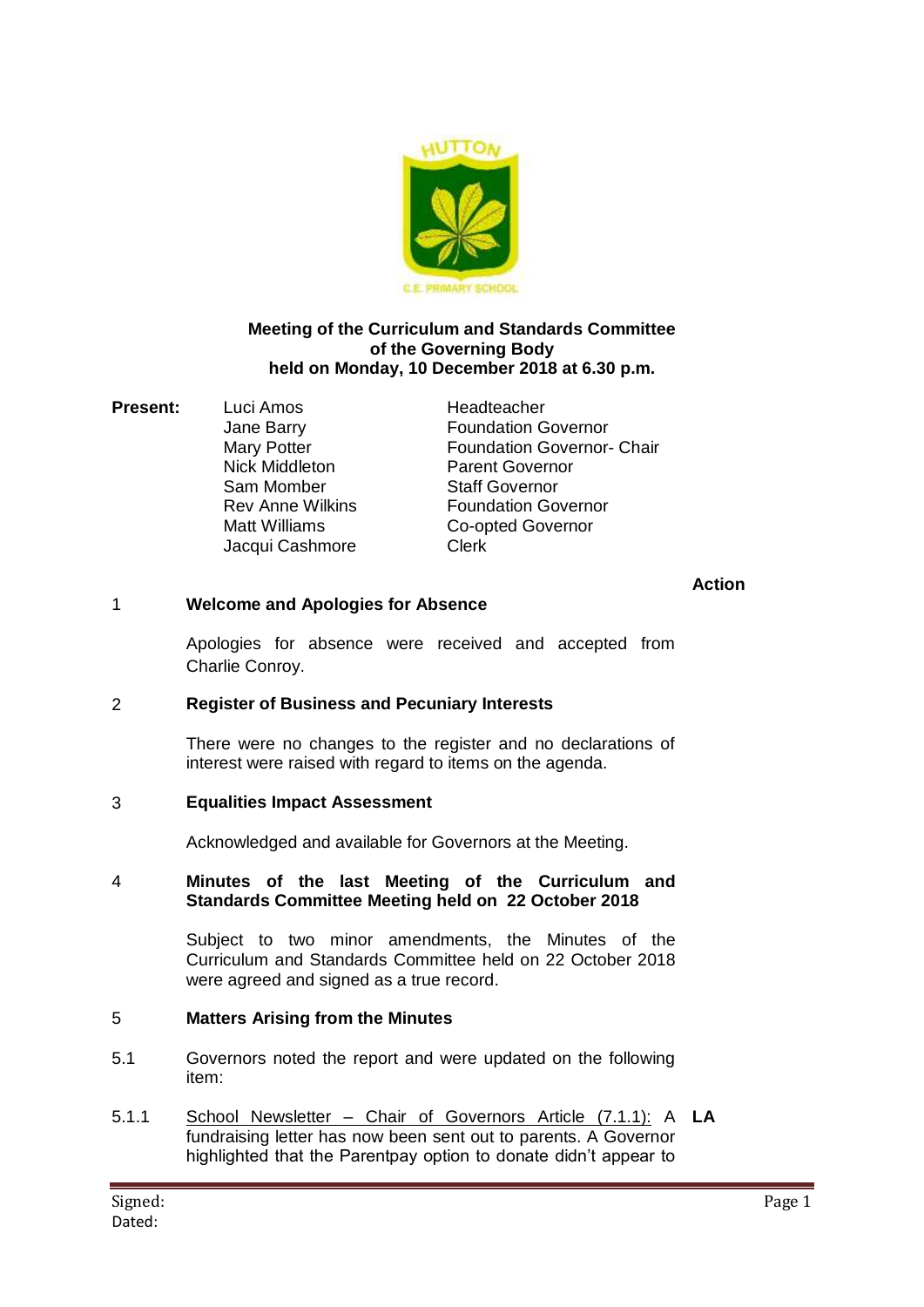be available. Luci to investigate.

## 6 **Individual Governors Reports and Action Plans**

#### 6.1 Maths

6.1.1 Nick had met with Beth Anderton, Staff Subject Lead and a report had been distributed to Governors in advance of the meeting.

#### 6.1.2 **Governors comments/questions**

- Nick commented on Beth's enthusiasm for Maths and that it had been a pleasure to watch her lesson.
- Nick was pleased to report that we are not coasting anymore in Maths. This is excellent.
- Sam highlighted that the KS1 end of year data was missing. ARE was 86% which was above the 2017 national average of 75%, with 29% working at greater depth which was above the national average of 21%.
- Governors had visited lessons in Maths and were very impressed with the level of oracy and the children's understanding of the tasks they were doing.
- **Governors had noted that Simon Marriott, CEO of Kaleidoscope had carried out a review on Maths last year and asked if there were any plans for him to come in again.** Luci said we have an annual review and this year the focus will be on Writing.
- As a result of the visit our data had improved this year but it is key to ensure it is a continuing trend.
- Thanks to be passed on to Beth for her report.
- Nick will continue with class visits in Maths.
- **Governors noted that there had been discussion across the MAT regarding a whole MAT calculation policy and asked how many other policies do we share across the MAT.**
- Luci confirmed that discussion is still in progress as schools are all at slightly different places and not all using the same scheme of work. In order for all schools to have a calculation policy all schools need to be working at the same level. Although it is not currently a MAT policy it is beginning to go that way. At the moment as a MAT we are trying to align other systems and procedures eg Finance, Payroll and HR and have left the curriculum alone. Maths and English subject groups are regularly meeting and sharing good practice, which will then begin to align over time. There is a senior leader on each of the subject groups to give a steer and lead.
- We have set up an assessment group and although schools are using very different systems at the moment, this is being addressed. We are trying to align this and we hope by the end of January to have something in place across the MAT.
- **A Governor had highlighted previously that it was**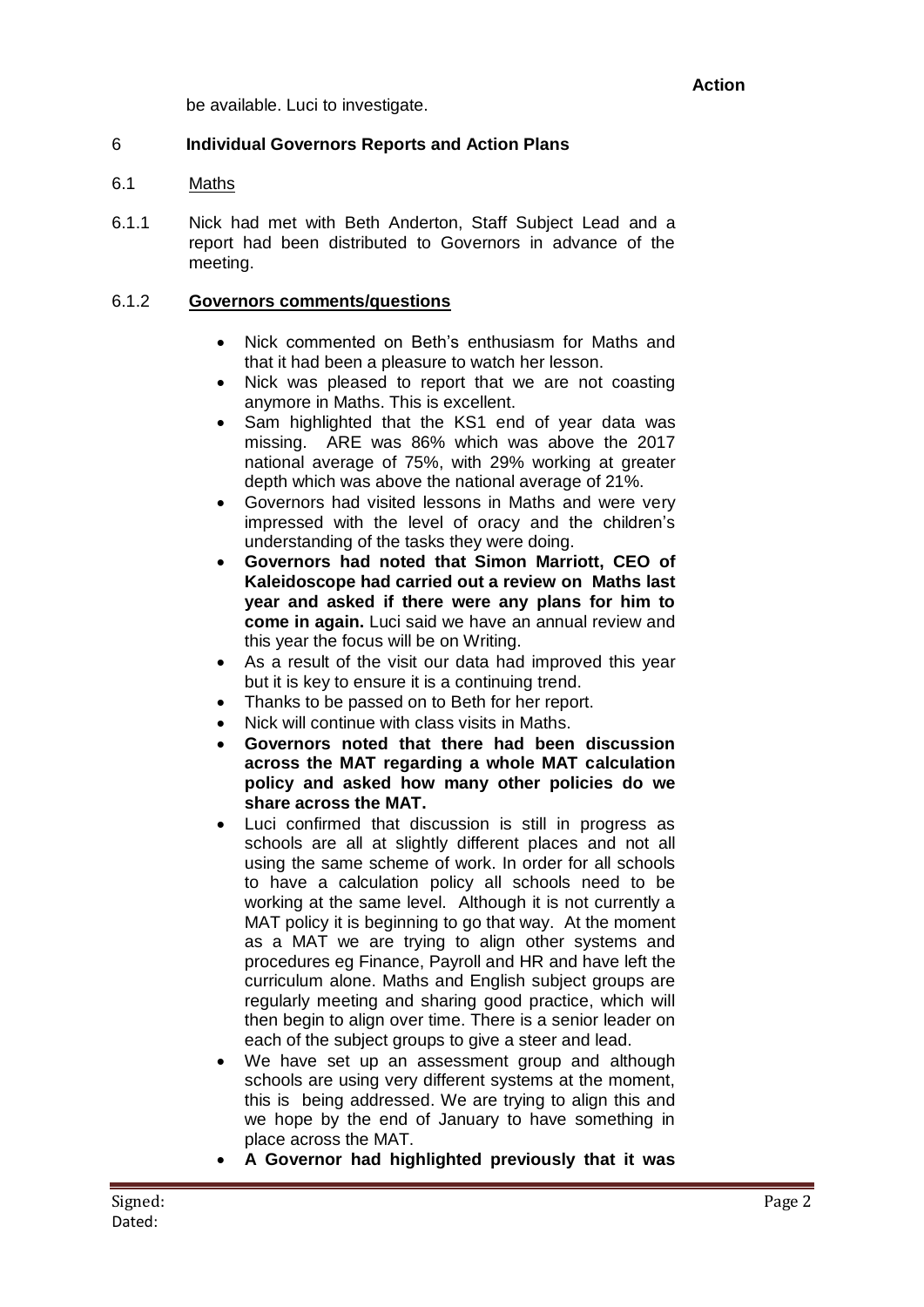### **Action**

**unusual not to follow one SOW of learning to create consistency. His reason for asking this was based around whether we can ensure progression from year to year and class to class if teachers are doing things differently. Are we using the same type of language etc or will children be confronted with slightly different types of teaching in a different year.** Luci explained that there is no one perfect scheme that covers everything and that is why we use a mix and like to weave this into the learning. Luci added that the BASS tests are the same across the school and we can monitor progress through these. These tests cover the whole curriculum and give us a good idea of where the children are.

- 6.1.3 Governors thanked Nick and Beth for their report.
- 6.2 English
- 6.2.1 Jane had met with Sam Momber, Staff Subject Lead and a report had been distributed to Governors in advance of the meeting.
- 6.2.2 Governors Comments/Questions:
	- We were thrilled with results at KS1 and KS2. Y6 were a self-motivated group and also motivated by their teacher.
	- There had been some progress to be made and a lot of time and focus for different pupils was put in place.
	- Jane was particularly interested in the Y3 assessment writing checklist. This has made it easier for teachers to keep track of progress and focus areas to teach. We have one of these spreadsheets for each year group, as we have nothing in the MAT to keep track between Y2 and Y6 but using the spreadsheet has helped with that.
	- **Governors asked how girls and boys compare. Is it becoming more level or are boys better at Maths and girls better at English?**

The data in the SEF is not showing that this is the case, it is cohort specific and some classes are high in boys but on the whole we are similar to national where girls tend to do better in English and boy better in Maths.

- Feedback sheets/sessions: These are now used for our marking throughout the lesson rather than marking in books. They are then used for lesson planning and referencing during lessons.
- **A Governor asked how parents have accepted this.** We updated our feedback and marking policy to reflect this and with one or two parents talked about it at parents evening and explained the system. The advantage of these sheets is that staff are spending time planning good lessons rather than on marking and the forms are kept as a record.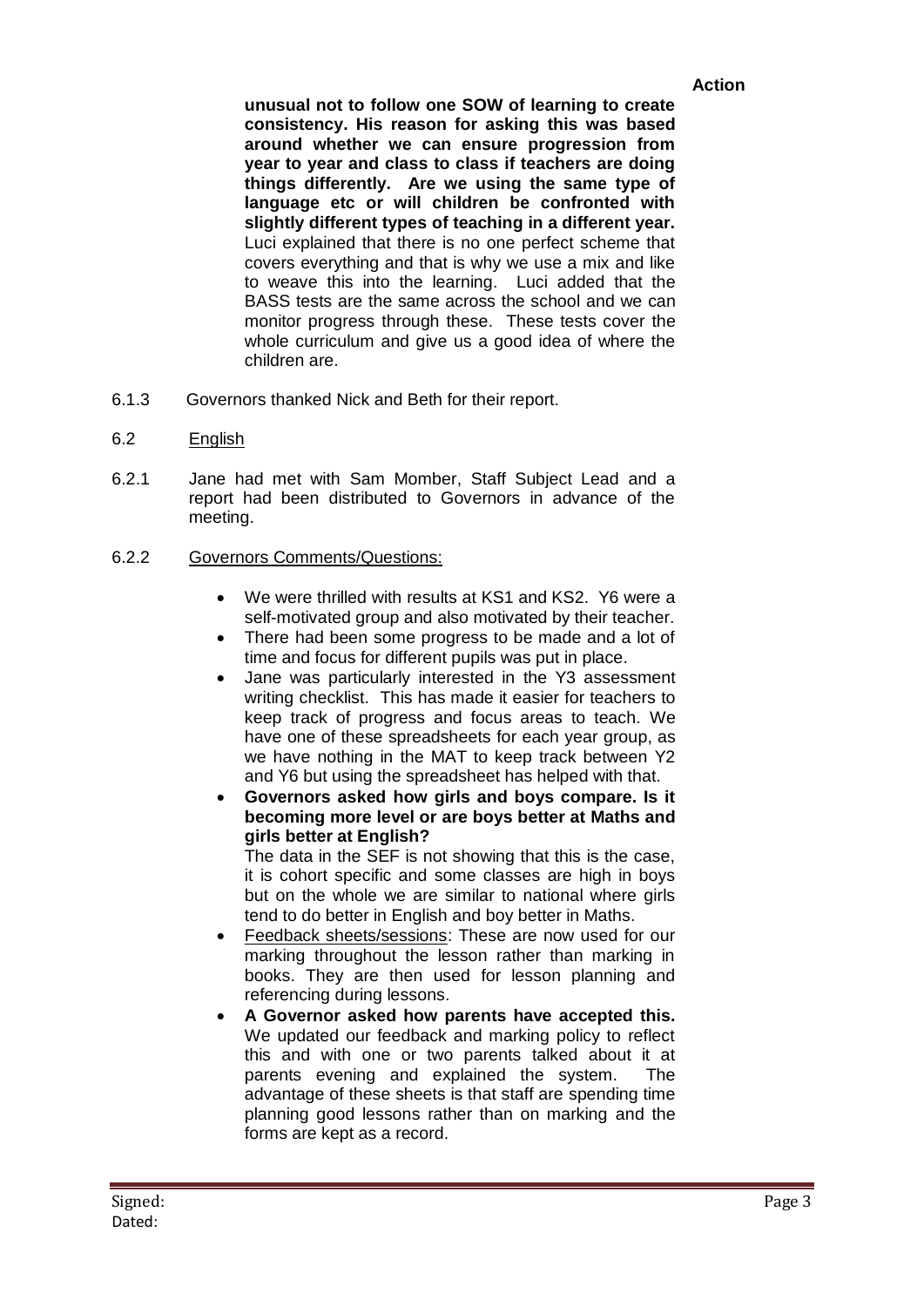# **Action**

6.2.3 Governors thanked Jane and Sam for their report.

## 7 **Policy Reviews**

- 7.1 Maths: The policy had been reviewed by the subject team and there were no changes required. Governors agreed the Policy.
- 7.2 English: The policy had been reviewed by the subject team and there were no changes required. Governors agreed the Policy
- 7.3 Drama: Sam to review the policy and bring back to the next **SM/Clerk** C&SC meeting. Clerk to add to agenda.

## 8 **Analysed School Performance (ASP) Data**

- 8.1 Luci presented the ASP data to Governors and explained that this data is included in the Self Evaluation Form, which had been distributed to Governors at the LGB meeting in November. Highlights from the ASP report:
	- We will be focusing on writing this year.
	- KS2 key headlines
		- 3 pupils disadvantaged which is 10% of cohort.
		- Scaled score for disadvantaged was 107 (reading vs 106.1 for non –disadvantaged nationally).
		- Scaled sore for disadvantage was 106.3 (maths vs 105.4 for non-disadvantaged nationally).
		- Our disadvantaged are compared with our nondisadvantaged. Nationally our disadvantaged were 1 point above.
		- Our lower attainers did well across the board, middle and high attainers did well in writing.
		- Disadvantaged high attainers did well in reading.
- 8.2 Luci agreed to circulate the full ASP data report to Governors. **LA**

# 9 **Outcomes of Governor Visits in Term 2**

- 9.1 Lesson visits had taken place during Term 2 and the Governor reports had been distributed.
- 9.2 Governors had visited lessons in both Maths and English across the school and fed back on their experiences. Highlights from the visits were:
	- All Governors had enjoyed their lesson visits and were impressed with how self-motivated and how engaged the children were in their lessons.
	- The language the children are using in Maths and English is quite sophisticated and they know what their tasks are and what to do next.
	- The learning space in the new Year 6 classroom is conducive to learning and well used, allowing space for children to be split into groups but still be part of the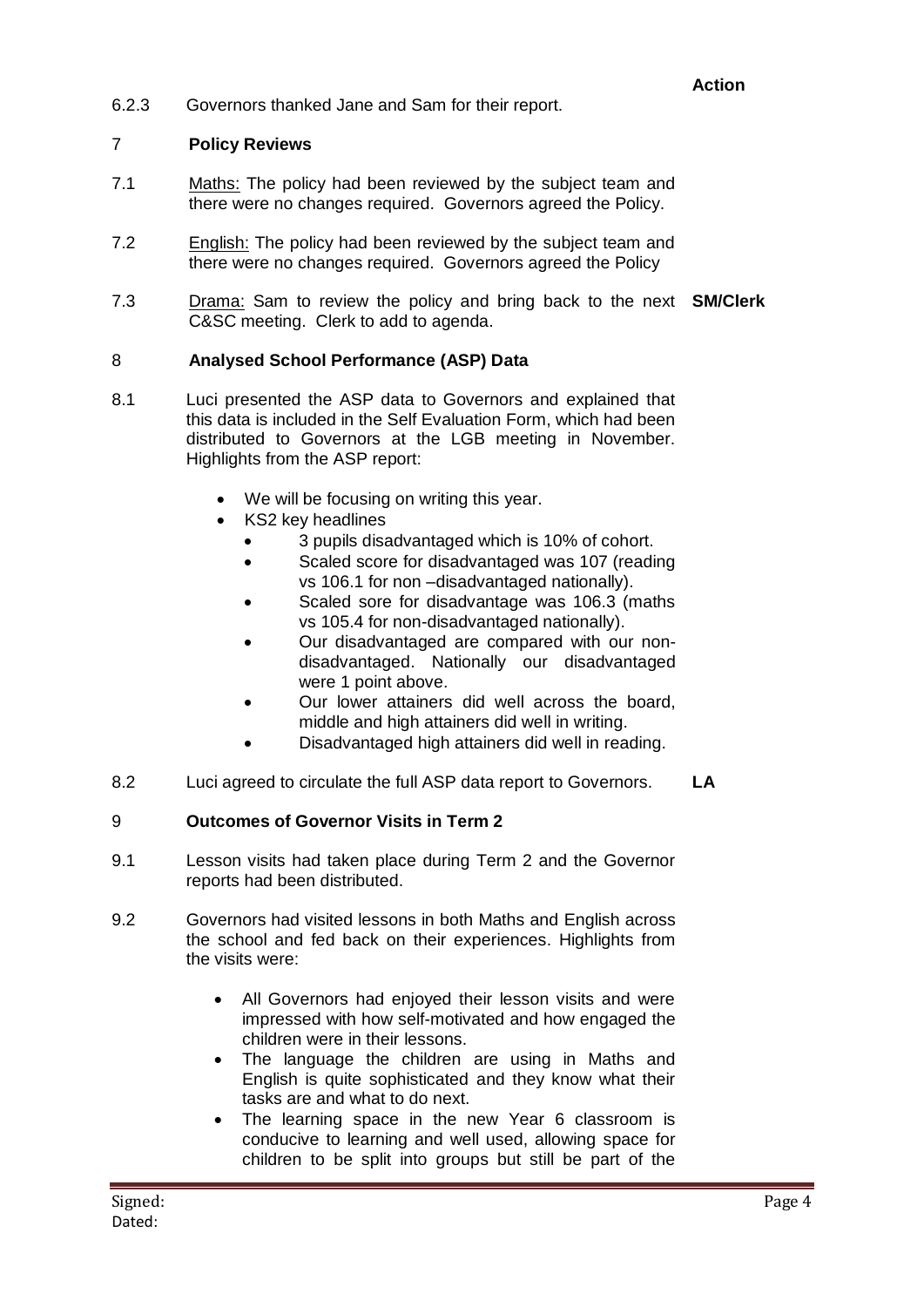class. It was noticed how different this was in the Y1 classroom, with less space to allow groups to work.

- Classes have a wide range of abilities and the teachers deal with this well.
- Anne spent time in Reception and as a result of this visit will be going into class fortnightly to read with them.
- Governors felt privileged to go into class and the children were welcoming.
- All Governors found the visits very useful and appreciated the opportunity to do this.

### 10 **Pupil Premium pupils' progression**

- 10.1 Luci presented the report at the meeting. Headlines from the report:
	- Asterisked children are those who are either "below" or at "begin". LA has identified those with special needs, as progress will be slower.
	- Maths: The Term 1 data shows that we already have some children 'within'. For most subjects children start at 'begin' and work their way along as we go through the year. The aim is that scores improve. The children that are already scoring 'within' means they have already learnt something.
	- The Year 1 data wasn't available when the data was put together.
	- Pupil premium pupils are on track.

# 11 **Online Safety**

Nothing to report to this meeting.

### 12 **Training and Development**

### 12.1 Ofsted training on new curriculum:

- Luci had attended this training on 14/11/18.
- The Ofsted visits will now focus on the curriculum and will be looking at school topic knowledge.
- **Governors asked how they would measure this.** Luci said they will do lesson observations, ask children questions and look at topics in books.
- It is good news that Ofsted are looking at the curriculum as well as data.

### 13 **Agree Individual Governor Reports to next meeting**

13.1 The Individual Governor Reports to be taken to the next meeting are:

| <b>SEND</b>              | <b>AS/LA/MP</b> |
|--------------------------|-----------------|
| <b>Vulnerable Groups</b> | <b>AS/LA/MP</b> |
| <b>RE</b>                | WS/AW           |